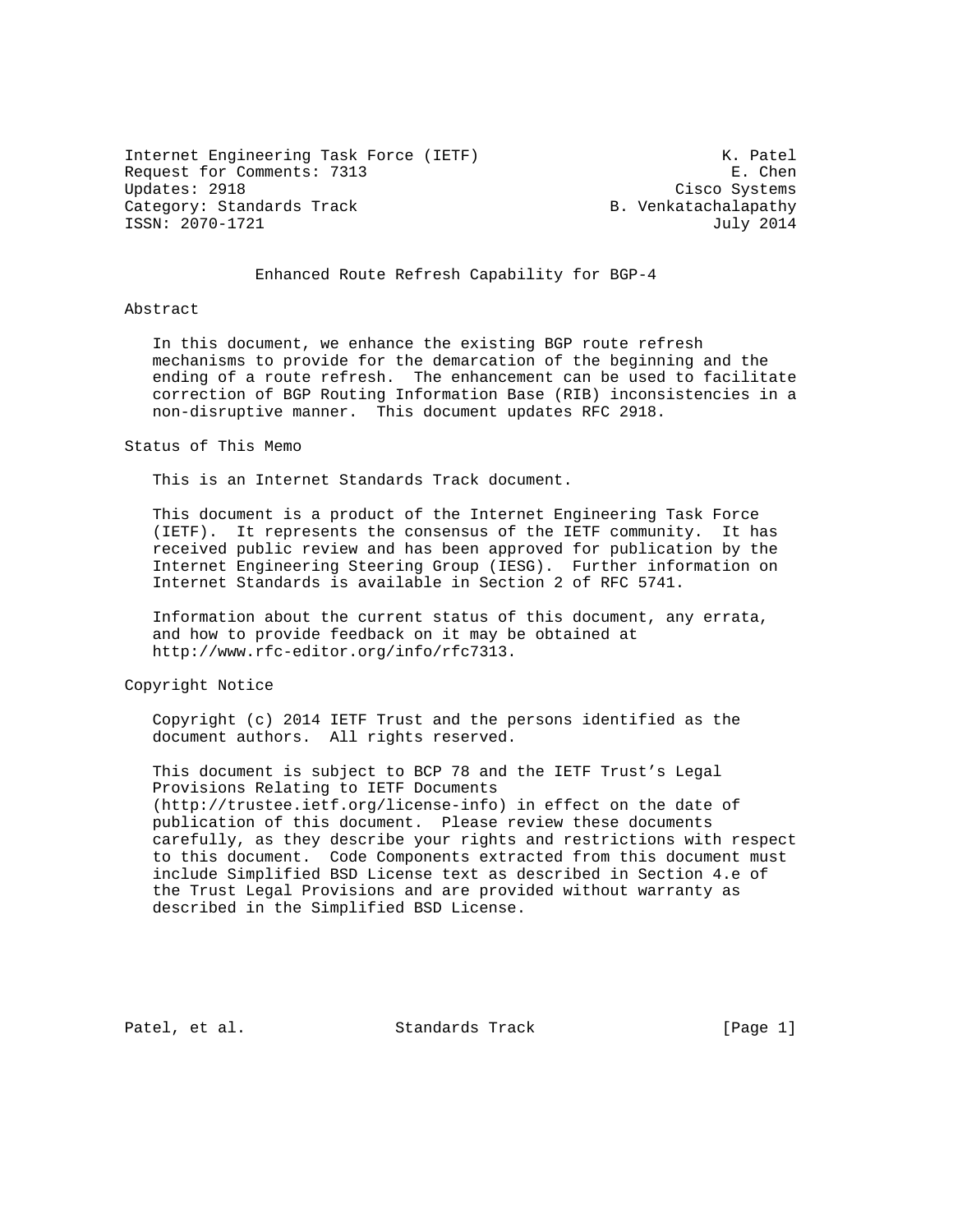Table of Contents

|     | Introduction $\ldots \ldots \ldots \ldots \ldots \ldots \ldots \ldots$ |                         |
|-----|------------------------------------------------------------------------|-------------------------|
| 2.1 |                                                                        |                         |
|     |                                                                        | -2                      |
|     | 3.1. Enhanced Route Refresh Capability                                 | $\overline{\mathbf{3}}$ |
|     | 3.2. Subtypes for ROUTE-REFRESH Message 3                              |                         |
|     |                                                                        | $\mathcal{S}$           |
|     |                                                                        | -5                      |
| რ — |                                                                        | - 6                     |
|     |                                                                        | 7                       |
|     |                                                                        | 7                       |
|     |                                                                        | 7                       |
|     |                                                                        |                         |

### 1. Introduction

 It is sometimes necessary to perform routing consistency validations such as checking for possible missing route withdrawals between BGP speakers [RFC4271]. Currently, such validations typically involve offline, manual operations that can be tedious and time-consuming.

 In this document, we enhance the existing BGP route refresh mechanisms [RFC2918] to provide for the demarcation of the beginning and the ending of a route refresh (which refers to the complete re-advertisement of the Adj-RIB-Out to a peer, subject to routing policies). The enhancement can be used to facilitate online, non disruptive consistency validation of BGP routing updates.

 This document updates [RFC2918] by redefining a field in the ROUTE- REFRESH message that was previously designated as Reserved.

2. Requirements Language

 The key words "MUST", "MUST NOT", "REQUIRED", "SHALL", "SHALL NOT", "SHOULD", "SHOULD NOT", "RECOMMENDED", "MAY", and "OPTIONAL" in this document are to be interpreted as described in [RFC2119] only when they appear in all upper case. They may also appear in lower or mixed case as English words, without any normative meaning.

3. Protocol Extensions

 The BGP protocol extensions introduced in this document include the definition of a new BGP capability, named "Enhanced Route Refresh Capability", and the specification of the message subtypes for the ROUTE-REFRESH message.

Patel, et al. Standards Track [Page 2]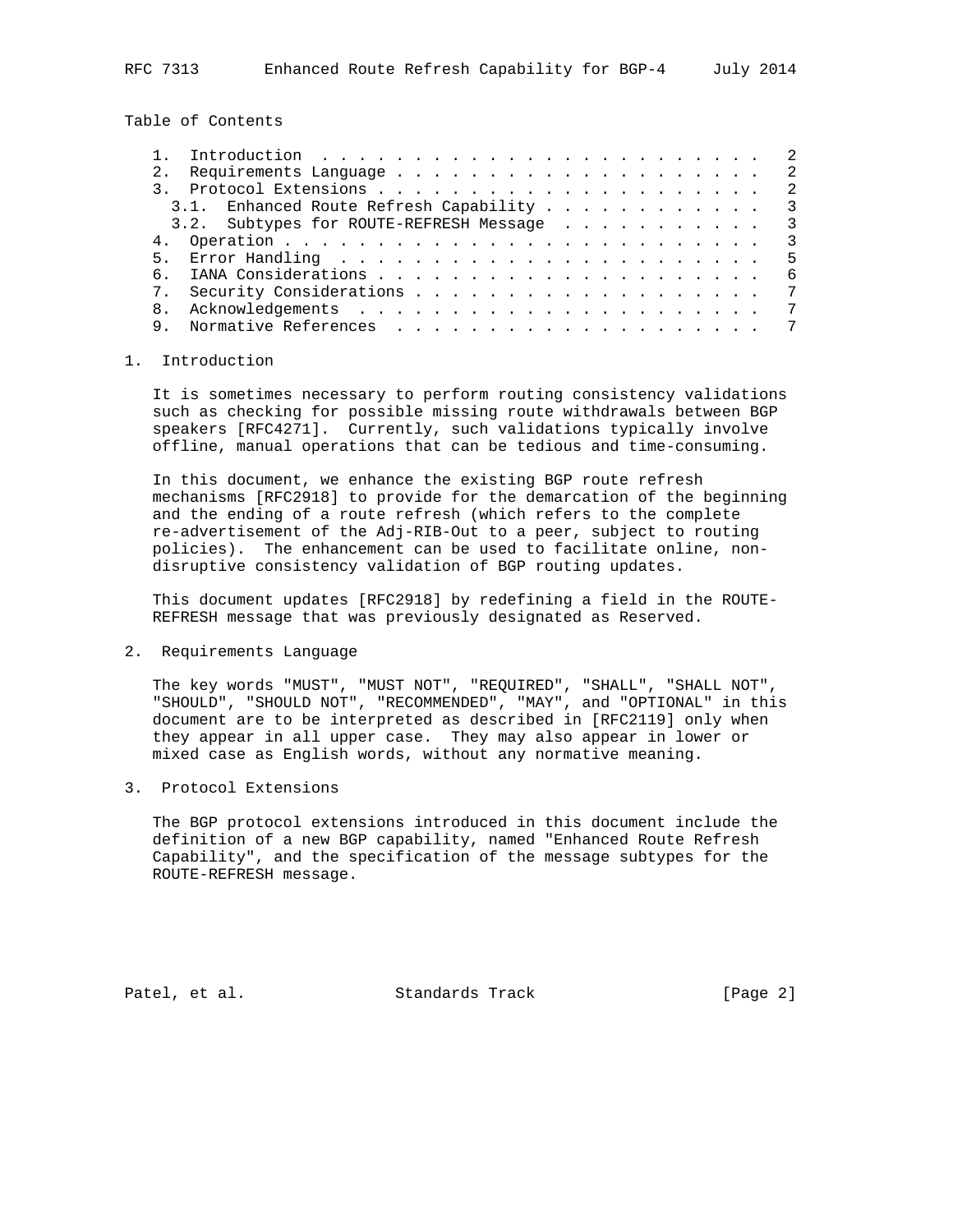### 3.1. Enhanced Route Refresh Capability

 The "Enhanced Route Refresh Capability" is a new BGP capability [RFC5492]. IANA has assigned a Capability Code of 70 for this capability. The Capability Length field of this capability is zero.

 By advertising this capability to a peer, a BGP speaker conveys to the peer that the speaker supports the message subtypes for the ROUTE-REFRESH message and the related procedures described in this document.

3.2. Subtypes for ROUTE-REFRESH Message

 The "Reserved" field of the ROUTE-REFRESH message specified in [RFC2918] is redefined as the "Message Subtype" with the following values:

- 0 Normal route refresh request [RFC2918]
- with/without Outbound Route Filtering (ORF) [RFC5291] 1 - Demarcation of the beginning of a route refresh
- (BoRR) operation
- 2 Demarcation of the ending of a route refresh (EoRR) operation
- 255 Reserved

 The remaining values of the message subtypes are reserved for future use; see Section 6 ("IANA Considerations"). The use of the new message subtypes is described in Section 4 ("Operation").

4. Operation

 A BGP speaker that supports the message subtypes for the ROUTE- REFRESH message and the related procedures SHOULD advertise the "Enhanced Route Refresh Capability".

 The following procedures are applicable only if a BGP speaker has received the "Enhanced Route Refresh Capability" from a peer.

 Before the speaker starts a route refresh that is either initiated locally, or in response to a "normal route refresh request" from the peer, the speaker MUST send a BoRR message. After the speaker completes the re-advertisement of the entire Adj-RIB-Out to the peer, it MUST send an EoRR message.

 Conceptually, the "entire Adj-RIB-Out" for a peer in this section refers to all the route entries in the "Adj-RIB-Out" for the peer at the start of the route refresh operation. These route entries comprise both the reachability as well as unreachability information.

Patel, et al. Standards Track [Page 3]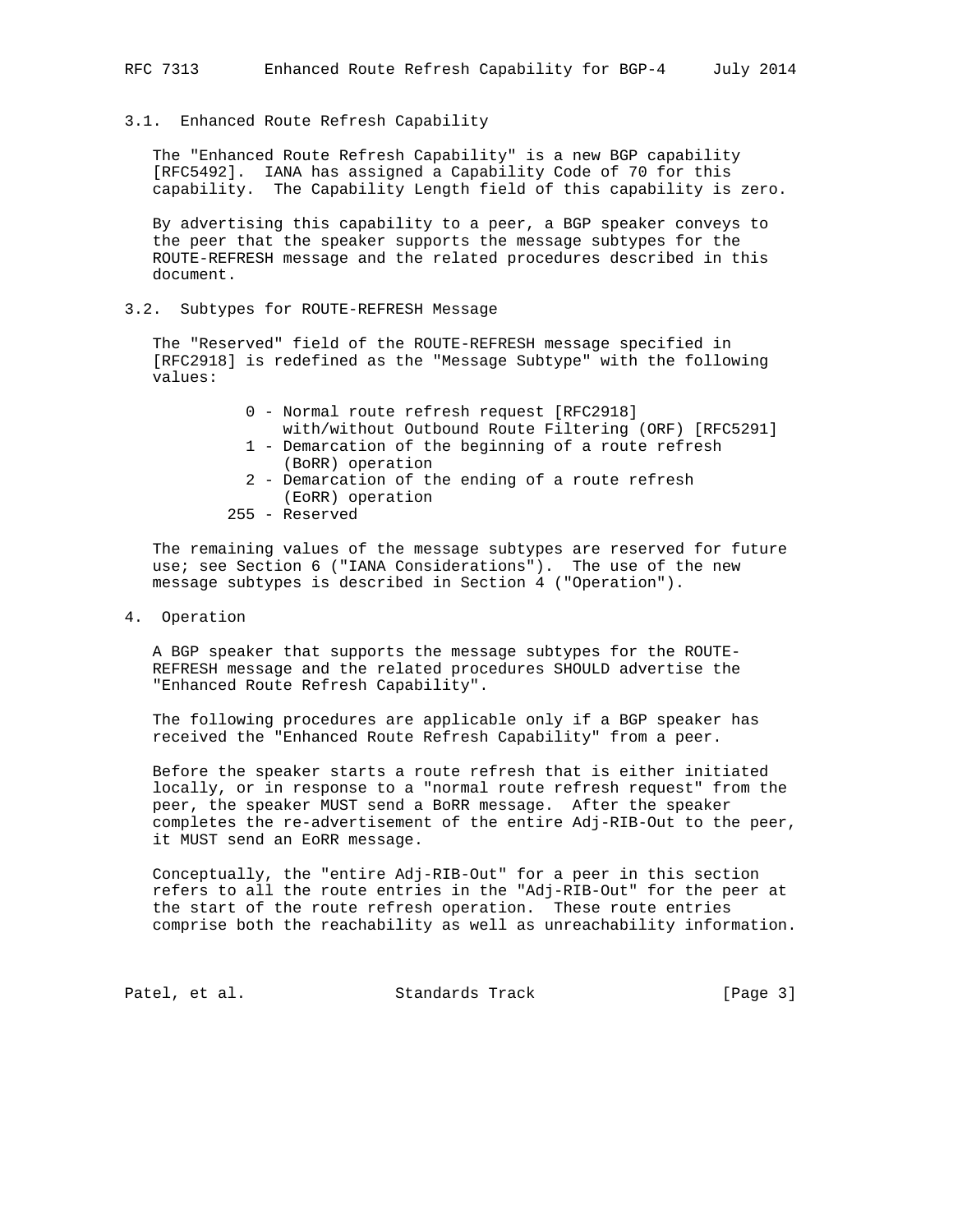When a route entry in the "Adj-RIB-Out" changes, only the modified route entry needs to be advertised.

 In processing a ROUTE-REFRESH message from a peer, the BGP speaker MUST examine the "message subtype" field of the message and take the appropriate actions. The message processing rules for ROUTE-REFRESH message with subtype of 0 are described in [RFC2918] and [RFC5291]. A BGP speaker can receive a BoRR message from a peer at any time, either as a result of a peer responding to a ROUTE-REFRESH message, or as a result of a peer unilaterally initiating a route refresh. When a BGP speaker receives a BoRR message from a peer, it MUST mark all the routes with the given Address Family Identifier and Subsequent Address Family Identifier, <AFI, SAFI> [RFC2918], from that peer as stale. As it receives routes from its peer's subsequent Adj-RIB-Out re-advertisement, these replace any corresponding stale routes. When a BGP speaker receives an EoRR message from a peer, it MUST immediately remove any routes from the peer that are still marked as stale for that <AFI, SAFI>. Such purged routes MAY be logged for future analysis. A BGP speaker MAY ignore any EoRR message received without a prior receipt of an associated BoRR message. Such messages MAY be logged for future analysis.

 An implementation MAY impose a locally configurable upper bound on how long it would retain any stale routes. Once the upper bound is reached, the implementation MAY remove any routes from the peer that are still marked as stale for that <AFI, SAFI> without waiting for an EoRR message.

 The following procedures are specified in order to simplify the interaction with the BGP Graceful Restart [RFC4724]. In particular, these procedures ensure that End-of-RIB (EoR) defined in Graceful Restart and EoRR as defined in this specification are kept separate, thereby avoiding any premature cleanup of stale routes. For a BGP speaker that supports the BGP Graceful Restart, it MUST NOT send a BoRR for an <AFI, SAFI> to a neighbor before it sends the EoR for the <AFI, SAFI> to the neighbor. A BGP speaker that has received the Graceful Restart Capability from its neighbor MUST ignore any BoRRs for an <AFI, SAFI> from the neighbor before the speaker receives the EoR for the given <AFI, SAFI> from the neighbor. The BGP speaker SHOULD log an error of the condition for further analysis.

Patel, et al. Standards Track [Page 4]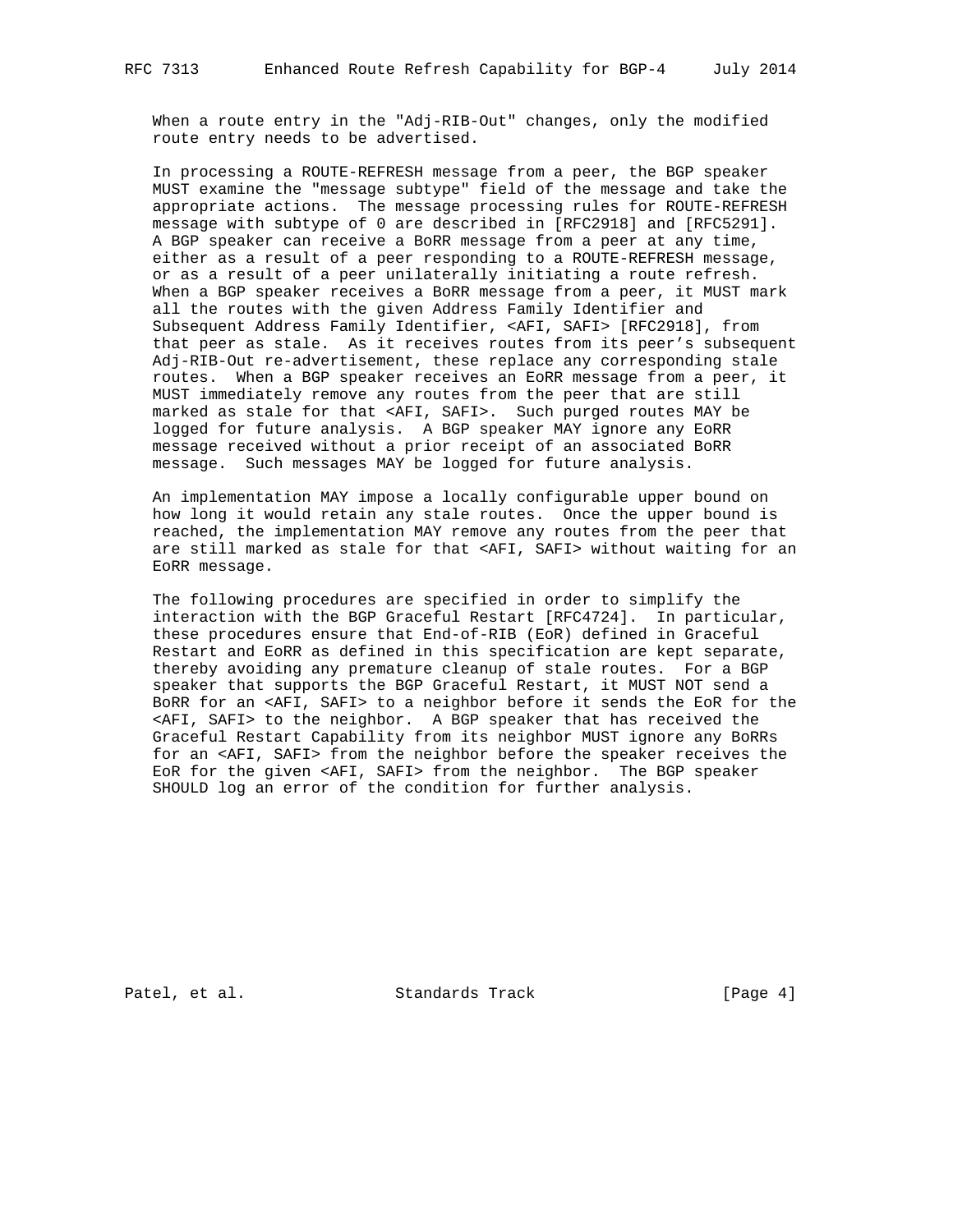5. Error Handling

This document defines a new NOTIFICATION error code:

Error Code Name

7 ROUTE-REFRESH Message Error

The following error subcode is defined as well:

Subcode Name

1 Invalid Message Length

 The error handling specified in this section is applicable only when a BGP speaker has received the "Enhanced Route Refresh Capability" from a peer.

 If the length, excluding the fixed-size message header, of the received ROUTE-REFRESH message with Message Subtype 1 and 2 is not 4, then the BGP speaker MUST send a NOTIFICATION message with the Error Code of "ROUTE-REFRESH Message Error" and the subcode of "Invalid Message Length". The Data field of the NOTIFICATION message MUST contain the complete ROUTE-REFRESH message.

 When the BGP speaker receives a ROUTE-REFRESH message with a "Message Subtype" field other than 0, 1, or 2, it MUST ignore the received ROUTE-REFRESH message. It SHOULD log an error for further analysis.

Patel, et al. Standards Track [Page 5]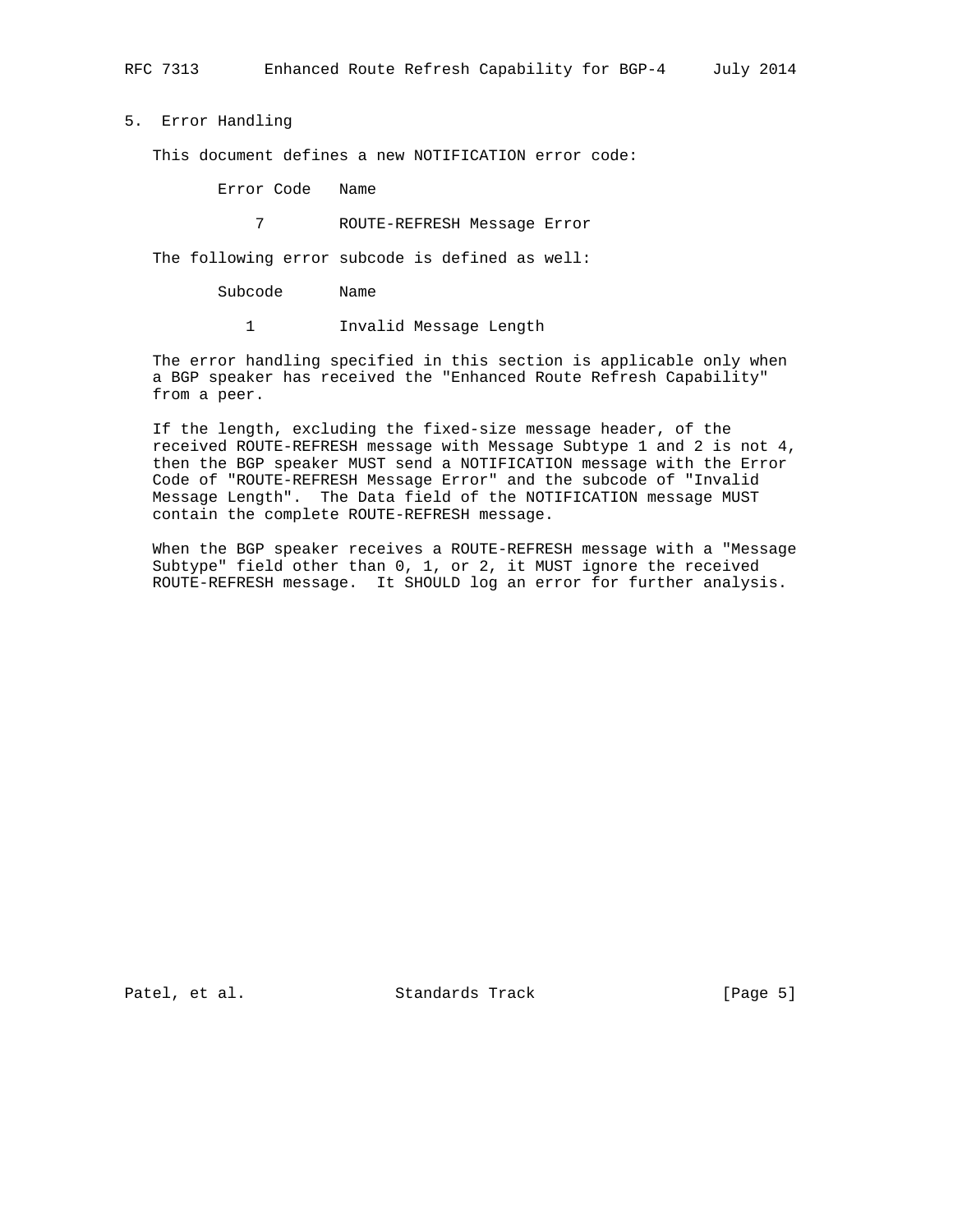# 6. IANA Considerations

 This document defines the Enhanced Route Refresh Capability for BGP. In the "Capability Codes" registry, IANA has assigned it value 70, referencing this document.

 This document also defines two new subcodes for the Route Refresh message. They have been registered with the IANA in a new registry as follows:

> Under "Border Gateway Protocol (BGP) Parameters": Registry: "BGP Route Refresh Subcodes" Reference: [RFC7313] Registration Procedure(s): Values 0-127 Standards Action, values 128-254 First Come First Served

| Value     | Code          | Reference                 |  |
|-----------|---------------|---------------------------|--|
|           | Route-Refresh | $[RFC2918]$ , $[RFC5291]$ |  |
|           | <b>BORR</b>   | [RFC7313]                 |  |
|           | EORR          | [RFC7313]                 |  |
| $3 - 254$ | Unassigned    |                           |  |
| 255       | Reserved      | [RFC7313]                 |  |

 In addition, this document defines a NOTIFICATION error code and an error subcode related to the ROUTE-REFRESH message. IANA has changed the name of the "BGP Error Codes" to "BGP Error (Notification) Codes" and added this document as a reference. IANA has allocated a new error code from that registry with the name "ROUTE-REFRESH Message Error", referencing this document.

IANA has created a new registry for the error subcodes as follows:

 Under "Border Gateway Protocol (BGP) Parameters", under "BGP Error Subcodes": Registry: "BGP ROUTE-REFRESH Message Error subcodes" Reference: [RFC7313] Registration Procedure(s): Values 0-127 Standards Action, values 128-255 First Come First Served

| Name                   | Reference                 |
|------------------------|---------------------------|
| Reserved               | [RFC7313]                 |
| Invalid Message Length | [RFC7313]                 |
|                        | Value<br>2-255 Unassigned |

Patel, et al. Standards Track [Page 6]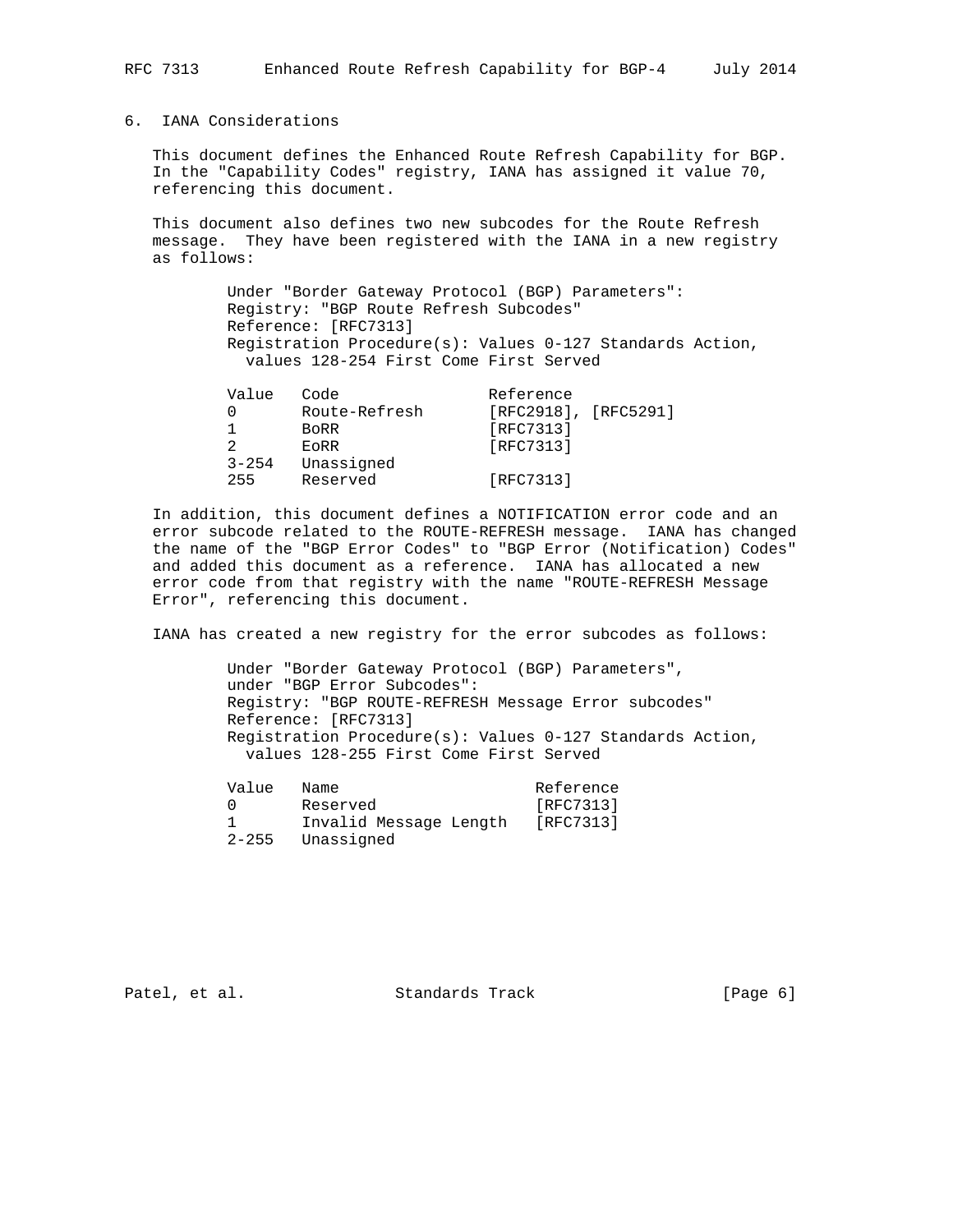### 7. Security Considerations

 Security considerations are given in [RFC4272] , but they do not cover Route-Refresh and many other BGP extensions. This document does not significantly change the underlying security issues regarding Route-Refresh, although improved error handling may aid operational security.

8. Acknowledgements

 The authors would like to thank Pedro Marques, Pradosh Mohapatra, Robert Raszuk, Pranav Mehta, Shyam Sethuram, Bruno Decraene, Martin Djernaes, Jeff Haas, Ilya Varlashkin, Rob Shakir, Paul Jakma, Jie Dong, Qing Zeng, Albert Tian, Jakob Heitz, and Chris Hall for their review and comments. The authors would like to thank John Scudder for the review and contribution to this document.

- 9. Normative References
	- [RFC2119] Bradner, S., "Key words for use in RFCs to Indicate Requirement Levels", BCP 14, RFC 2119, March 1997.
	- [RFC2918] Chen, E., "Route Refresh Capability for BGP-4", RFC 2918, September 2000.
- [RFC4271] Rekhter, Y., Li, T., and S. Hares, "A Border Gateway Protocol 4 (BGP-4)", RFC 4271, January 2006.
	- [RFC4272] Murphy, S., "BGP Security Vulnerabilities Analysis", RFC 4272, January 2006.
	- [RFC4724] Sangli, S., Chen, E., Fernando, R., Scudder, J., and Y. Rekhter, "Graceful Restart Mechanism for BGP", RFC 4724, January 2007.
	- [RFC5291] Chen, E. and Y. Rekhter, "Outbound Route Filtering Capability for BGP-4", RFC 5291, August 2008.
	- [RFC5492] Scudder, J. and R. Chandra, "Capabilities Advertisement with BGP-4", RFC 5492, February 2009.

Patel, et al. Standards Track [Page 7]